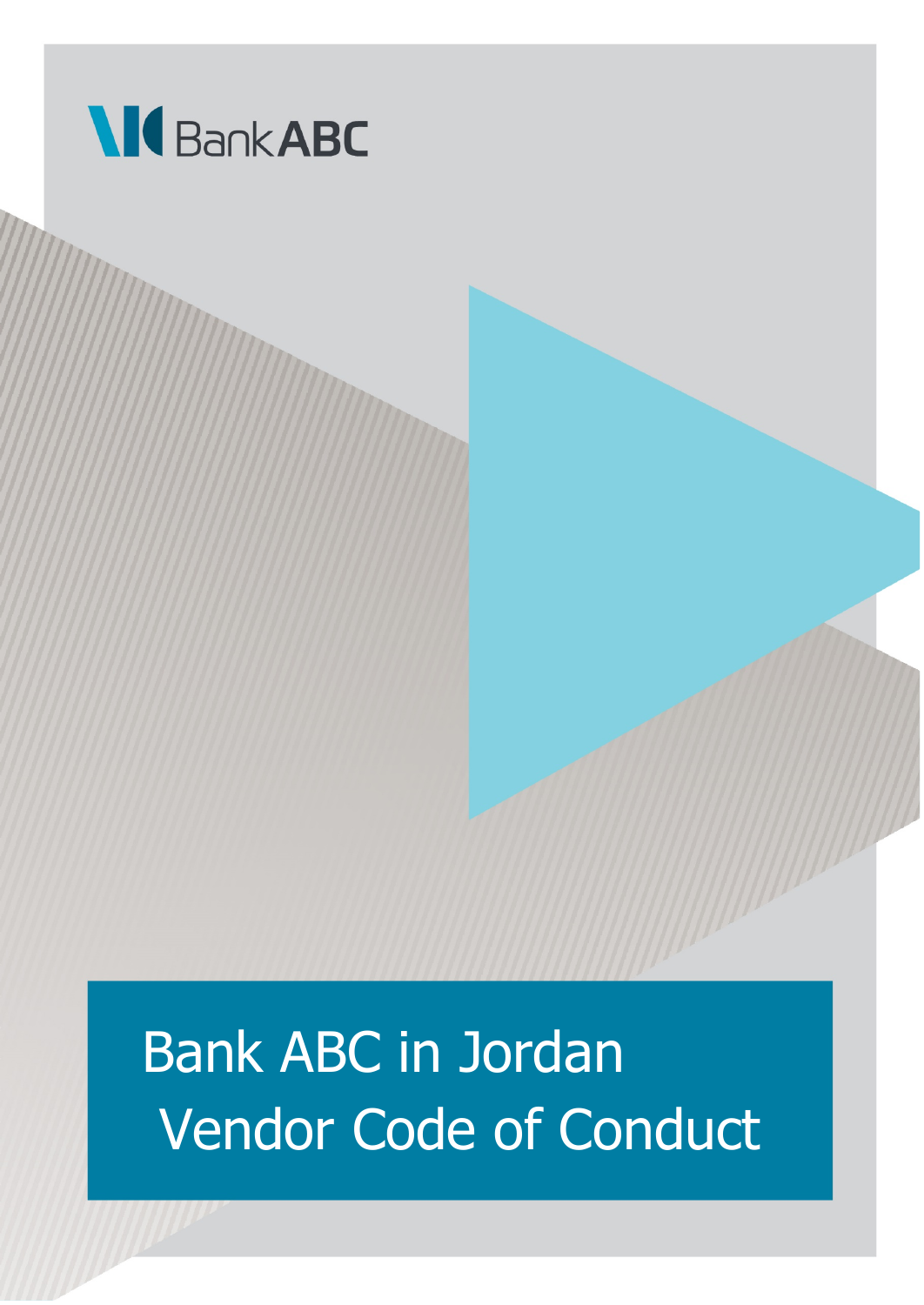

# **1. About the Code**

# **1.1. Introduction**

Bank ABC in Jordan is committed to maintaining the highest standards of ethical and professional conduct.

This Code sets out the minimum standards of behavior that is expected by organisations, their representatives and employees, and subcontractors who provide goods or services to Bank ABC in Jordan (herein referred to as "Vendors"). This Code does not apply to individual contractors, agents or intermediaries, who are required to follow the Bank ABC in Jordan Code of Conduct.

If a Vendor has any questions about this Code, they should seek advice from the Bank ABC in Jordan Head of Support Group and for any additional inquiries, they can contact the Head of Compliance Department.

## **1.2. Bank ABC's Values**

Bank ABC's Values – Client Centric, Collaborative and Consistent - guide the way that the Bank ABC Group conducts its business. Bank ABC seeks out Vendors that provide support in meeting these Values and who maintain the highest ethical standard.

## **1.3. Key Principles**

Bank ABC in Jordan expects all its Vendors to adhere to the following key principles:

- Comply with all applicable laws, regulations and standards;
- Take proportionate steps to identify and reduce risks of child labour and modern slavery in their supply chain;
- Provide a safe working environment for their employees and those affected by their activities;
- Have proportionate, up to date and operational business continuity capabilities in place;
- Refrain from offering gifts and hospitality to Directors, employees or contractors of Bank ABC in Jordan;
- Maintain the privacy and confidentiality of any information relating to Bank ABC in Jordan, its employees and its customers that a Vendor may receive in their capacity as a Vendor;
- Maintain appropriate and proportionate Cyber Security measures to prevent the use of their systems for criminal purpose; and
- Notify Bank ABC in Jordan of any event or action that causes a breach of this Vendor Code of Conduct or otherwise may affect the good standing of Bank ABC in Jordan.

## **1.4. Compliance with the Code**

We ask that our Vendor management team and employees to comply with the standards as set out in this Vendor Code of Conduct.

The Code addresses a number of situations in which issues related to Bank ABC in Jordan's reputation or ethics may arise. It is recognized that the Code cannot cover all situations and Vendors are required to exercise good sense and sound judgement to make the right decision. In applying such judgement, the following should be considered to make the right ethical decision:

• Do I have all the information that I need to make an informed decision?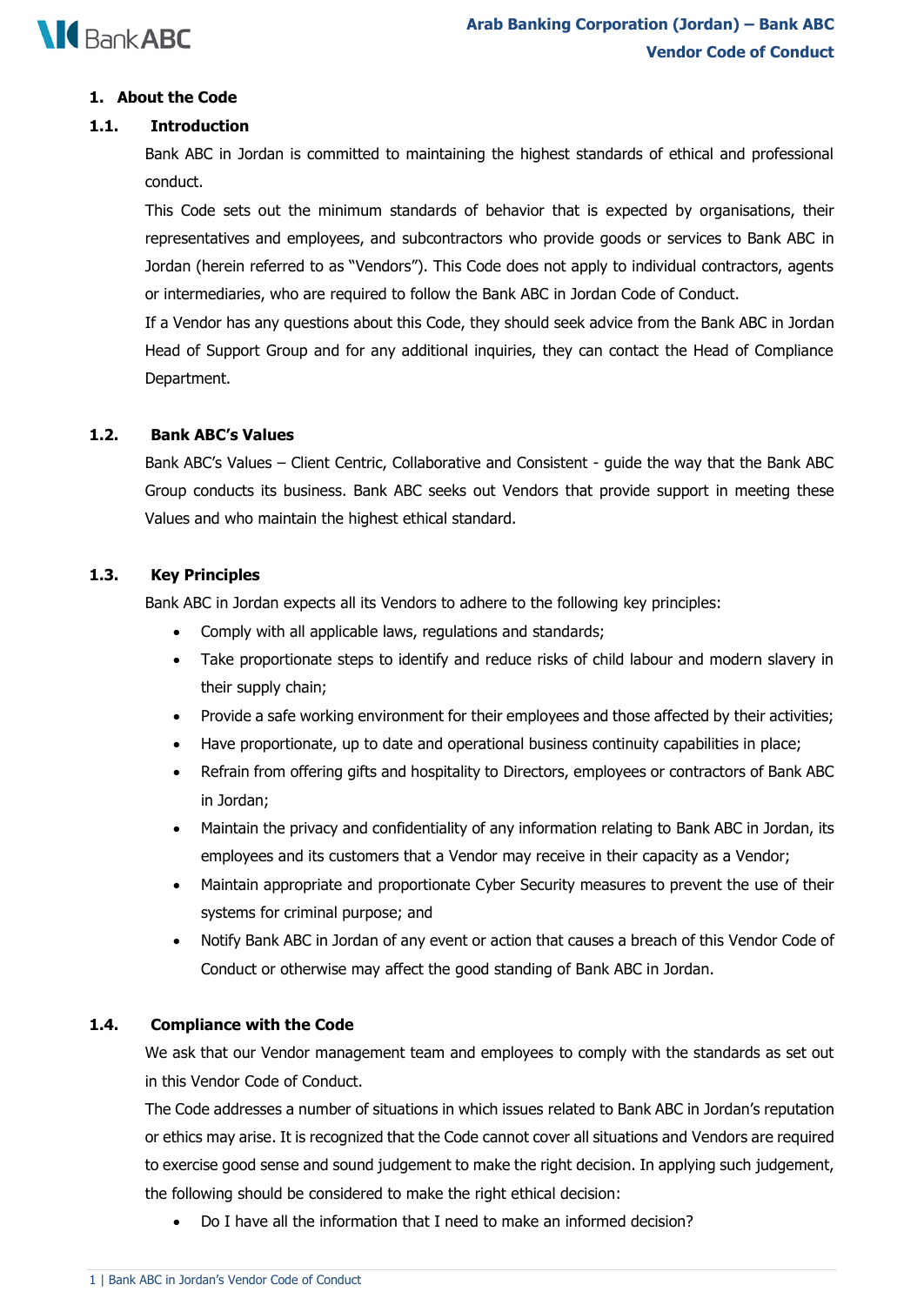

- Is it legal and in keeping with the spirit of the law?
- Is it consistent with this Code?
- Could it reflect negatively on my company or Bank ABC in Jordan?
- How would it look in the media?
- Does it feel right?

Vendors should inform Bank ABC in Jordan should their business change in a way that may affect their compliance with this Vendor Code of Conduct.

Vendors who submit a proposal to, or enter into a supply agreement with, Bank ABC in Jordan will be provided with a copy of this Code. Vendors should understand that non-compliance with this Code may adversely affect their commercial relationship with Bank ABC in Jordan in the future.

## **2. Human (and Labour) rights**

#### **2.1 Introduction**

Vendors are expected to meet all applicable employment standards, labour, non-discrimination and human rights legislation.

## **2.2 Slave and Child Labour**

Vendors are expected to take proportionate steps to identify and reduce the risk of child, forced or compulsory labour and modern slavery in their supply chains.

As a minimum Bank ABC in Jordan expects our Vendors to:

- Prohibit the use of forced labour and give employees, whether local or expatriate, the right and the ability to leave employment when they choose;
- Ensure that child labour is not used and that the employment of young workers adheres to local regulations; and
- Ensure that wages meet legally mandated minimums and industry standards without unauthorized deductions.

#### **2.3 Employment Practices**

Bank ABC in Jordan expects that its Vendors adopt and follow fair and ethical employment practices. In addition to following all applicable labour law and regulatory requirements Vendors are expected to:

- Treat all employees fairly and not discriminate against any person in its employment based on gender, nationality, age, colour, ethnic origin, disability or religious beliefs;
- Prohibit the illegal use, possession, solicitation, manufacture, distribution, dispensation, transfer or sale of controlled substances (illegal drugs), as well as the unauthorized consumption or possession of alcoholic beverages and abuse of prescription drugs on Bank ABC in Jordan premises or while working on Bank ABC in Jordan business; and
- Conduct appropriate and reasonable background screening of all employees, including investigations for any prior criminal activity, to ensure the integrity and good character of the Vendor's employees.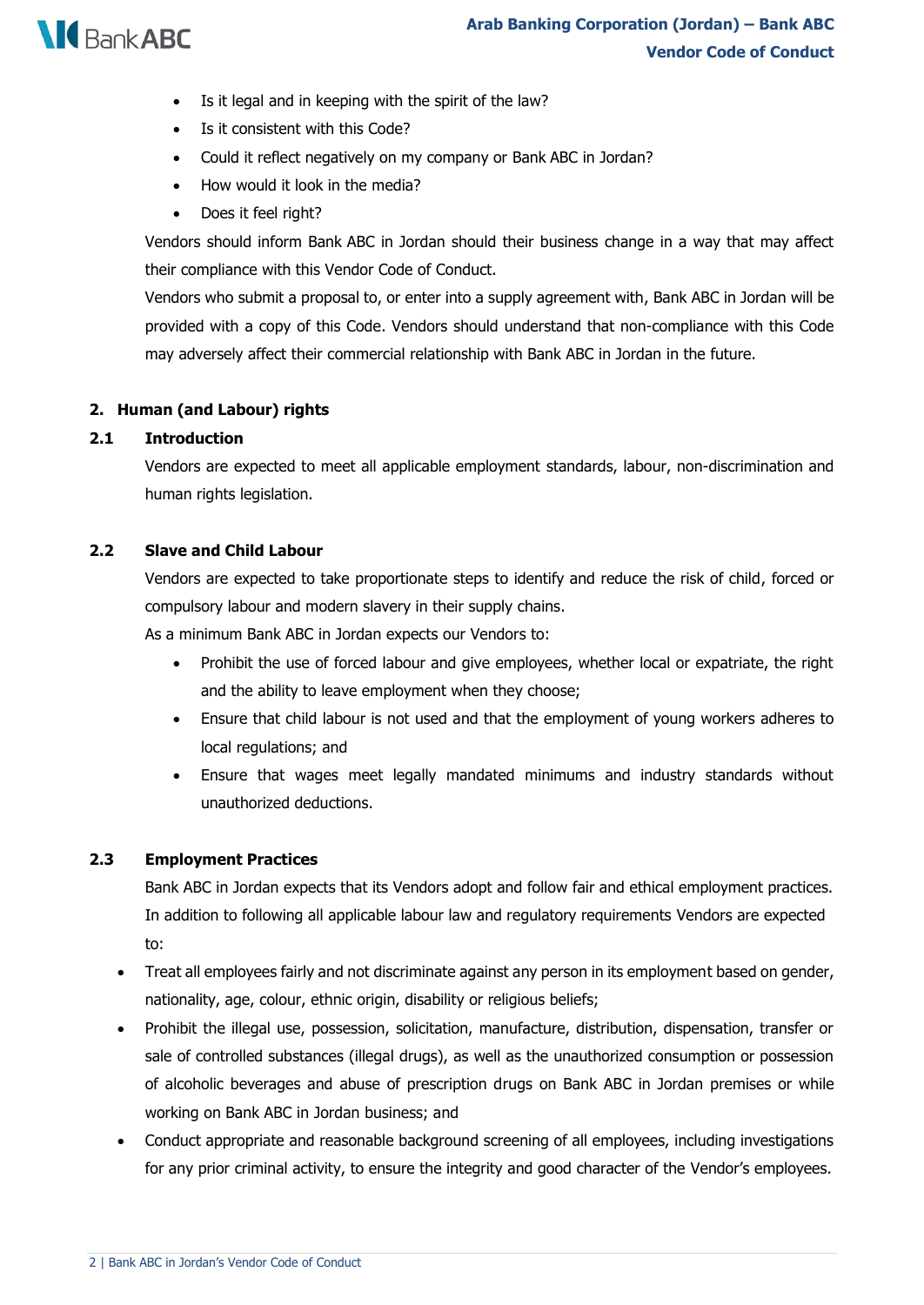

# **3. Conflicts Management and Business Ethics**

# **3.1 Conflicts Management**

It is important that our Vendors avoid situations where the interests of the Vendor or an employee of the Vendor conflicts, or appears to conflict, with the interests of Bank ABC in Jordan or its clients. A conflict of interest exists, or may be perceived to exist, where a personal, or corporate, circumstance impairs professional judgment or the ability to act in the best interest of Bank ABC in Jordan or its clients.

Bank ABC in Jordan expects its Vendors to disclose and manage any actual, potential, or perceived conflicts of interest in relation to their engagement with the Bank.

## **3.2 Business Ethics**

Bank ABC in Jordan expects that its Vendors conduct their business in compliance with all applicable laws, rules and regulations of the jurisdictions in which they operate. This includes the expectation that Vendors will:

- Maintain integrity standards in all business activity;
- comply fully with all their obligations in relation to all taxes due within the jurisdictions in which they operate. Vendors must not participate in tax evasion or facilitate tax evasion by others;
- respect the human rights, and strive to improve the lives, of the people and communities in which they operate;
- have policies and procedures in place designed to prevent and detect fraud, money laundering, bribery and corruption;
- comply with local government environmental standards;
- avoid the use of hazardous substances and maintain minimum waste:
- comply with international sanctions requirements (as set out by the UN);
- follow a practice of "fair competition" and "fair dealing" by not participating in practices such as entering into non-compete agreements (whether formal or informal) to fix prices, allocate markets or clients, boycotting (or refusing to deal with) certain Vendors or clients (unless legally required to do so) or making the provision of a product or service conditional upon their use of Bank ABC in Jordan's products or services;
- demonstrate a commitment to Corporate Social Responsibilities (CRS) such as:
	- o Resource efficiency and sustainability
	- o Health and safety
	- o Staff accommodation and staff treatment
	- o Community and economic development
- not enter into any secret agreement or side arrangement with any Bank ABC in Jordan employee;
- not take any action on behalf of Bank ABC in Jordan that could be perceived as an attempt to bribe, accept a bribe, or engage in corrupt activity;